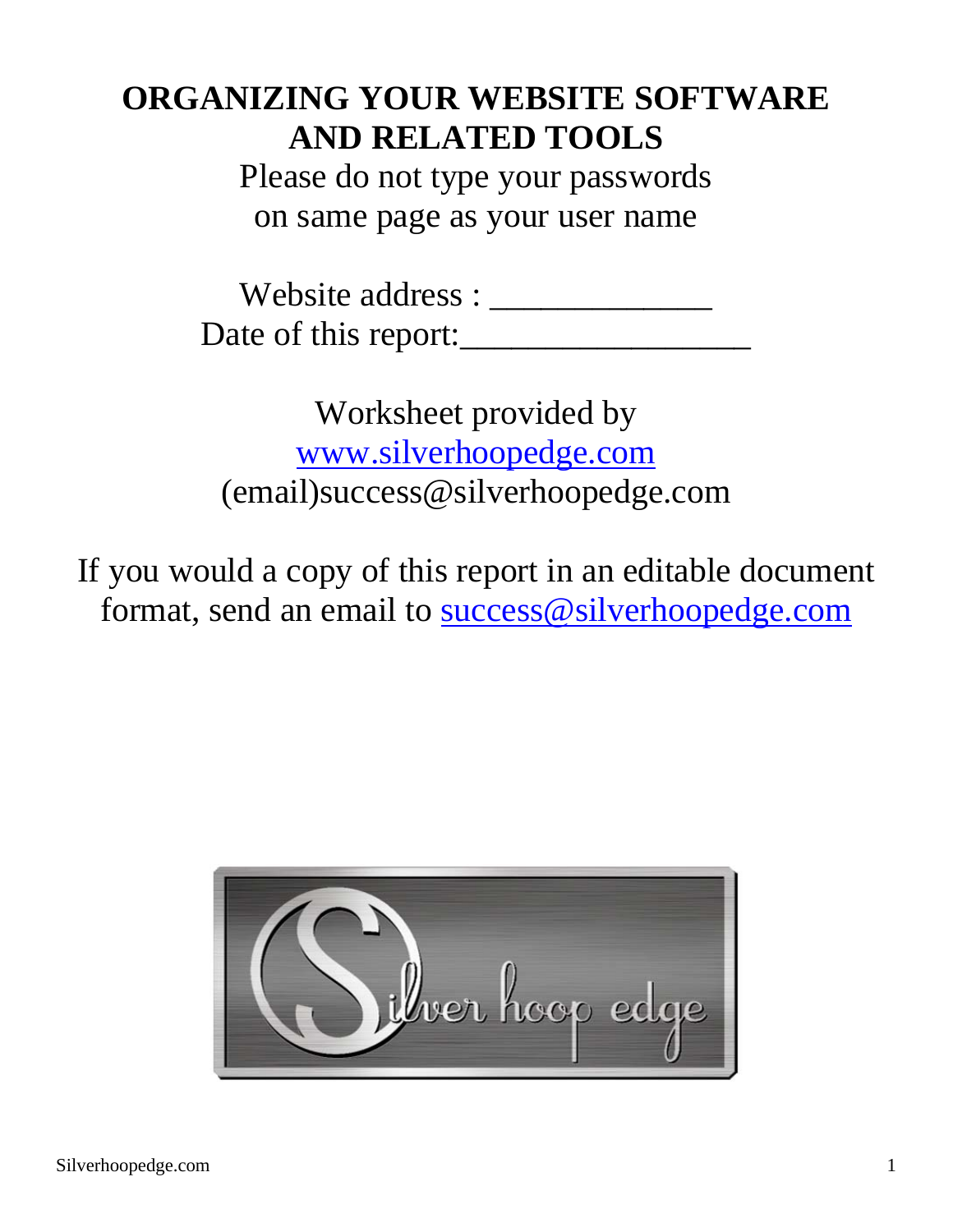|                                                                            | <b>Webhosting</b>                                                      | <b>Domain name</b>                                                     | <b>Email Service</b>                                                   |
|----------------------------------------------------------------------------|------------------------------------------------------------------------|------------------------------------------------------------------------|------------------------------------------------------------------------|
| <b>VENDOR</b>                                                              |                                                                        |                                                                        |                                                                        |
| Who knows the username and<br>password.                                    |                                                                        |                                                                        |                                                                        |
| When is expiration/renewal<br>date?                                        |                                                                        |                                                                        |                                                                        |
| Who is in charge of monitoring<br>and updating this tool?                  |                                                                        |                                                                        |                                                                        |
| What is the purpose of using<br>this tool for my business?                 |                                                                        |                                                                        |                                                                        |
| What is the negative impact if<br>this tool is not properly<br>maintained? |                                                                        |                                                                        |                                                                        |
| How important is this tool the<br>everyday function of my<br>business?     | (choose one)<br>Critical<br>Important<br>Nice to have<br>Not important | (choose one)<br>Critical<br>Important<br>Nice to have<br>Not important | (choose one)<br>Critical<br>Important<br>Nice to have<br>Not important |
| <b>Annual Cost?</b>                                                        |                                                                        |                                                                        |                                                                        |
| <b>Special notes</b>                                                       |                                                                        |                                                                        |                                                                        |